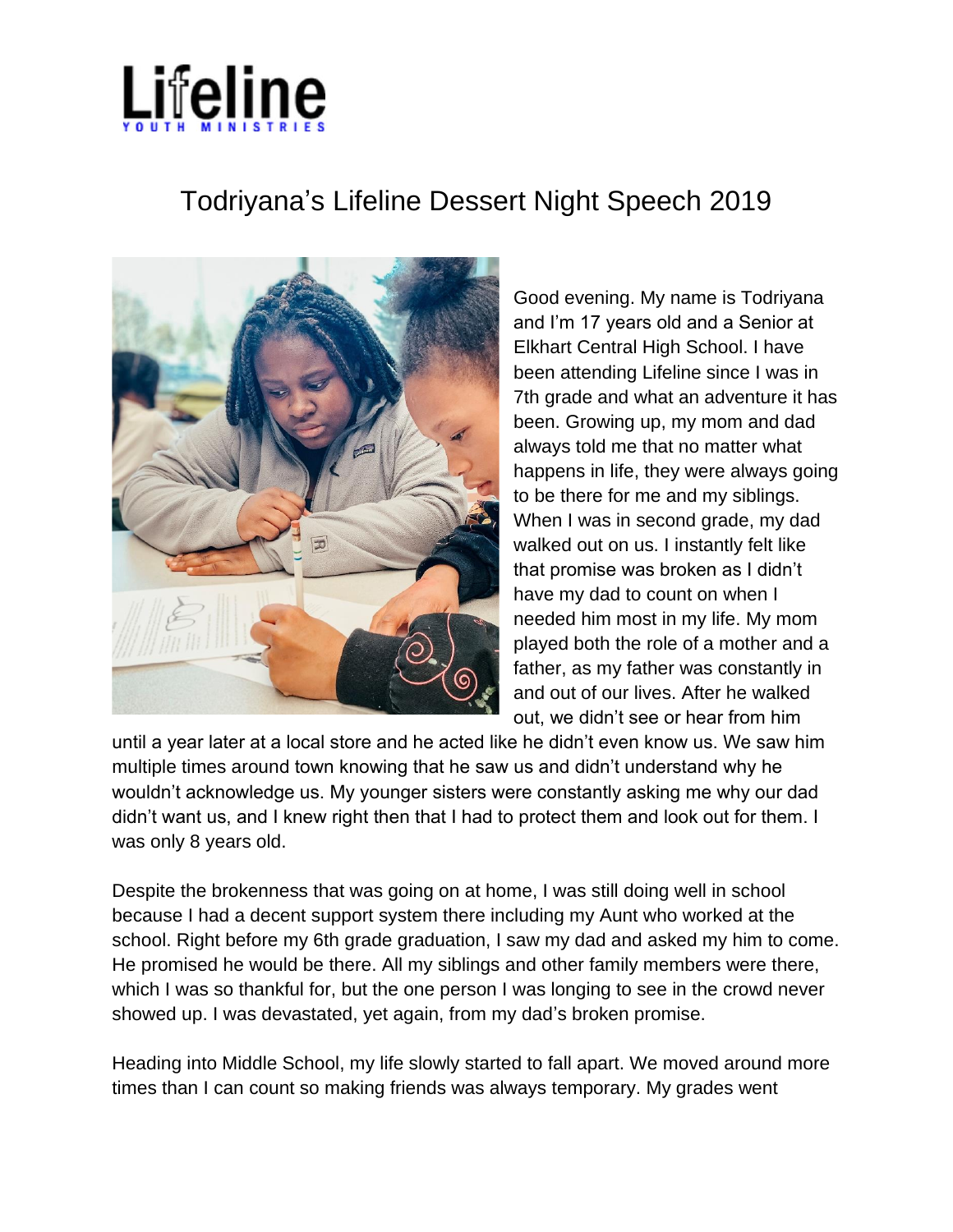

quickly downhill and I started hanging out with the wrong group of friends and getting in trouble at school. I didn't care about myself or the negative decisions I was making.

While in 6th grade, my mom started dating a guy who I, and my siblings, instantly got a bad vibe about. He moved in with us and became a heavy drinker. When my mom would be at work, he would get into physical fights with my older brother. My brother was too scared to tell my mom what was going on in fear that her boyfriend would beat him even worse. I knew this wasn't right and knew I had to stick up for my brother but when I told mom what had happened, she didn't believe us because her boyfriend would of course deny everything. His drinking escalated, as did our fear to be left alone with him. The next day, my mom went to work and her boyfriend was at home drinking, so I told my younger sisters to come upstairs with me to our room and we locked the door. He called me in to his room and even though I didn't want to go, I wanted to respect the fact that he was an adult and my mom's boyfriend. He began asking me all sorts of questions that quickly became inappropriate. He told me to come sit on his lap and me, being an innocent 12 year-old, I did what I was told. He started feeling up under my clothes and my instinct quickly told me to RUN! I ran upstairs to my sister's scared, broken and crying. They kept asking me what was wrong but I couldn't even piece together what just happened to tell them.

Later, my mom's boyfriend called my sister to his room and she came back crying and just as upset as I was and unable to speak. But I already knew why. We both couldn't even talk about it out of pure fear and shock of what just happened to us.

I wanted to tell my mom what happened but after she didn't believe us when I told her about my brother, I just felt like she really wasn't going to believe me now. We soon moved to Michigan, my mom's boyfriend included, and I couldn't keep this burden a secret anymore. When I told my mom what happened to me and my sister, her reply was what I feared she would say - "I don't believe you." Once again, a broken promise of her always telling us that she would be there for us no matter what.

I knew I needed to tell someone what was going on so I told my mom's best friend who lived across the street from us. My mom and her boyfriend moved back to Elkhart and left me and my siblings in Michigan to live with her best friend. I can't even begin to put into words how broken and betrayed I felt. I cried every day for months hoping to hear from my mom. I completely shut down and shut everyone out. Even though I had my siblings by my side, I felt so empty inside as I would wonder on a daily basis, "What did I do wrong to make both of my parents leave? Why did they leave? How could they just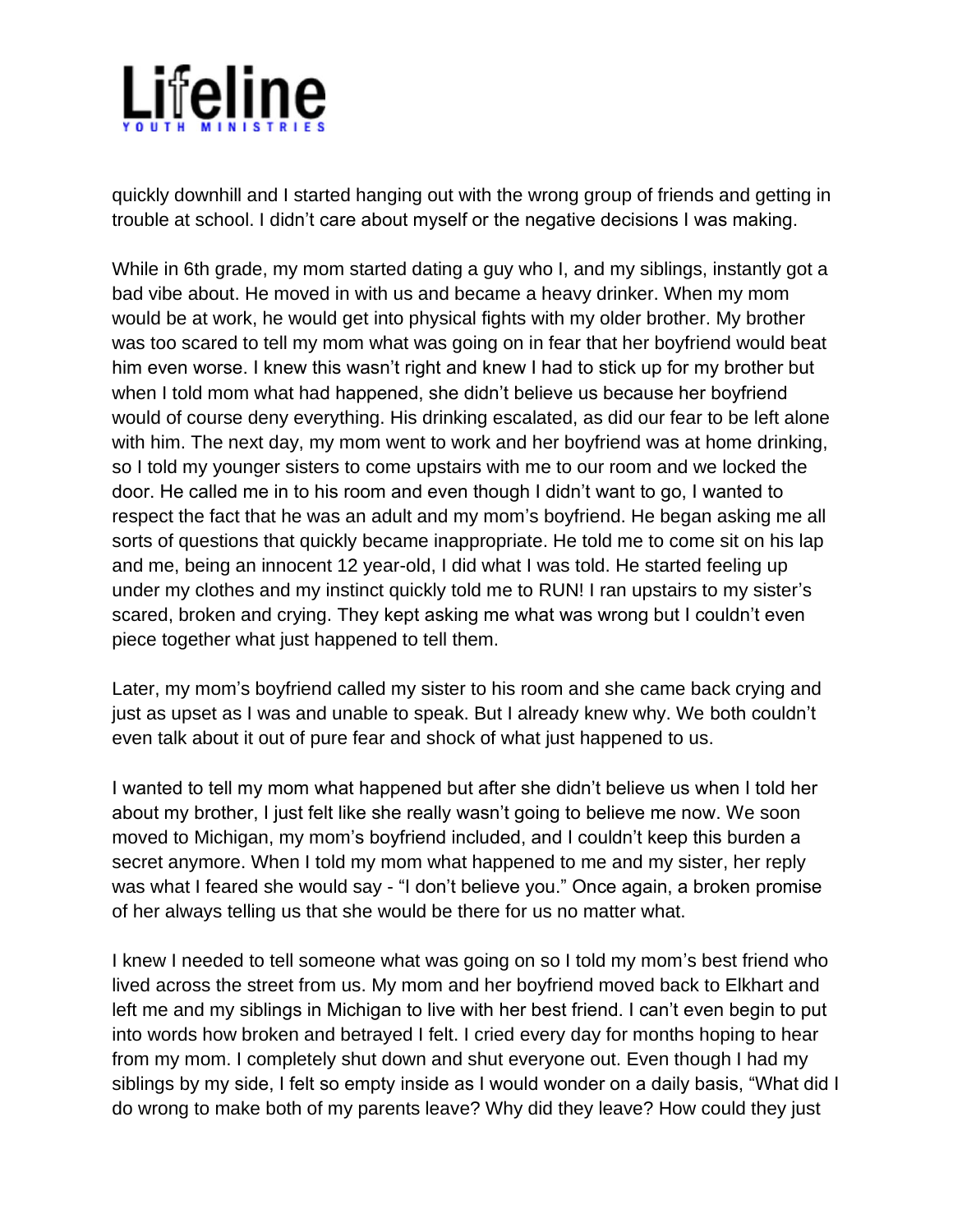

turn their backs on us? Has my mom forgotten that she has kids and a responsibility to raise us?"

Life was pointless to me and the pain became so unbearable that I tried taking my own life. My sisters found me just in time and begged me to never try and do that again because they needed me. At that moment, I felt a small sense of purpose. My sisters DID need me and how dare I become another person who isn't in their life anymore. My depression and brokenness quickly turned to anger and I was expelled from school from getting in a fight. My siblings and I had to move back to Elkhart with my mom so I could continue going to school. I kept my distance from her boyfriend because I knew what he did to me and my sister and wanted nothing to do with him.

As the next few years went by, I spent my birthdays unacknowledged and uncelebrated. I couldn't trust anyone in fear that they would leave me or betray me. My mom would take me in to stores with my siblings and tell us to put things in our cart and to walk out of the store with it. Because she was my mom, I did what I was told, even though I knew it was wrong. One day, we eventually got caught, and my mom and her friend ran out of the store and drove off without me for me to catch all of the blame saying it was all of my stuff. I was arrested and put on probation. Once again, a broken promise that my parents would be there for me no matter what happened in my life.

People would tell me that everything would be okay and God would work things out for me but all I could think was, if God is there for me then why is He letting all of this stuff happen to me? Moms boyfriend soon started beating on her, me and my siblings in front of each other and she still acted like it didn't happen. One day, my anger got the best of me that resulted in me getting arrested and being put on probation for an altercation I got into with someone.

I didn't know who to turn to, who to trust or who to look up to. I soon learned about Lifeline from some teachers at school. I thought it seemed fun and a positive place to be instead of having to be at home, so I decided to check it out. At first, I liked coming but wasn't really open to hearing about God because of everything I had been through.

Our home flooded so me and my siblings moved in with my Aunt and Uncle. After eventually telling my Aunt what my mom's boyfriend had been doing to us, she told my mom that her boyfriend wasn't allowed at her house and my mom chose to go live with her boyfriend. My Aunt would go to church every Sunday and was always telling me to just be open to God and to come to church with her. I thought she was crazy, but I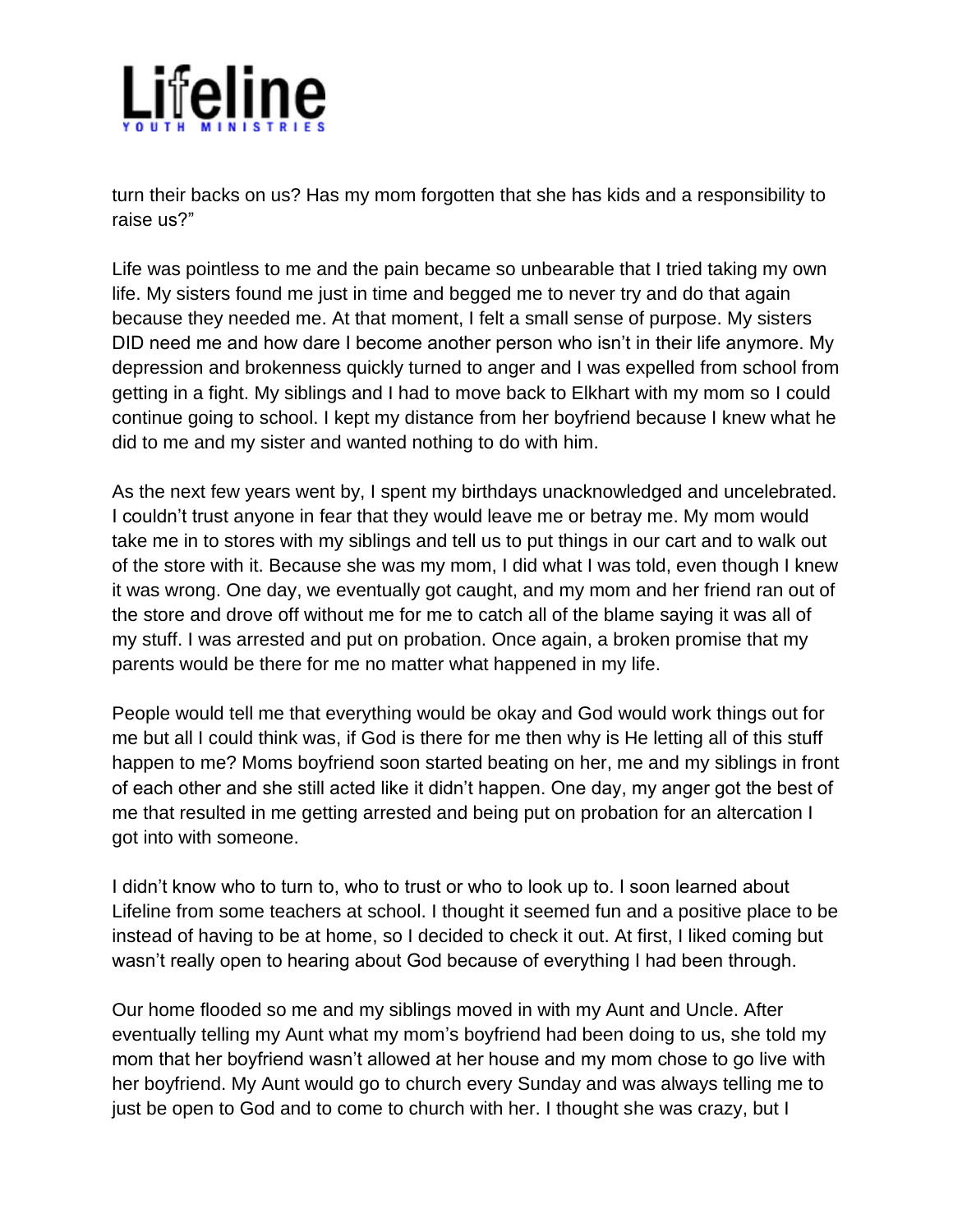

eventually gave in and went to church with her because I figured I didn't have much more to lose in my life so why not give it a shot. I actually started listening to what the Pastor was preaching about and was always blown away at how everything he was talking about applied directly to my life and what I was going through. I started coming to Lifeline on a regular basis as it was a way for me to offload my struggles, ask questions about God and what I had been learning in Church and surround myself with positive people who actually cared about me and what I was going through.

My bond with my mom actually started getting better which I was so grateful for. I also started an amazing bond with my Girls Group Leader at Lifeline, Emily. She would sit and listen and talk with me, take our girls group to Starbucks, and eventually asked me to go to Church with her. Emily started picking me up for church every Sunday. My Aunt had always told me that when God calls upon you it's up to you to answer that call. One day after church, that call from God came as I was sitting on my front porch and I gave my life over to Him.

My Aunt and Emily continued to walk alongside me and life seemed to be falling into place, until October 31st of last year when my mom showed up at my Aunt's house to tell me and my siblings that she was leaving to go to Missouri with her boyfriend and we weren't coming with her but she would be back. The daily phone calls from my mom turned into bi-weekly phone calls. The bi-weekly phone calls turned into not hearing from my mom at all for six months. I of course felt betrayed by my mom once again but this time, I knew I had someone to turn to who I finally trusted for the first time in life to help me get through this situation - Emily. And she did. We sat in a local coffee shop while I poured my heart out to her telling her everything I had been through and what I was currently going through. Emily gave me a devotional book and started talking to me about getting baptized. On May 5th, 2019, I was baptized at church by Emily and another Lifeline Staff Member, Micah. Both my mom and dad promised to be there. As I was standing in the pool about to be baptized, I looked out into the crowd to realize the absence of my parents. But this time, it didn't matter to me. It didn't matter because not only were my Aunt, and sisters there, my entire Lifeline family was there taking up the first two full rows standing and cheering for me.

This past summer, my mom came back and wanted me and my siblings to move back with her to Missouri. But Emily wasn't going to let that happen. On August 2nd, my mom signed over legal guardianship to Emily, who I have been living with ever since.